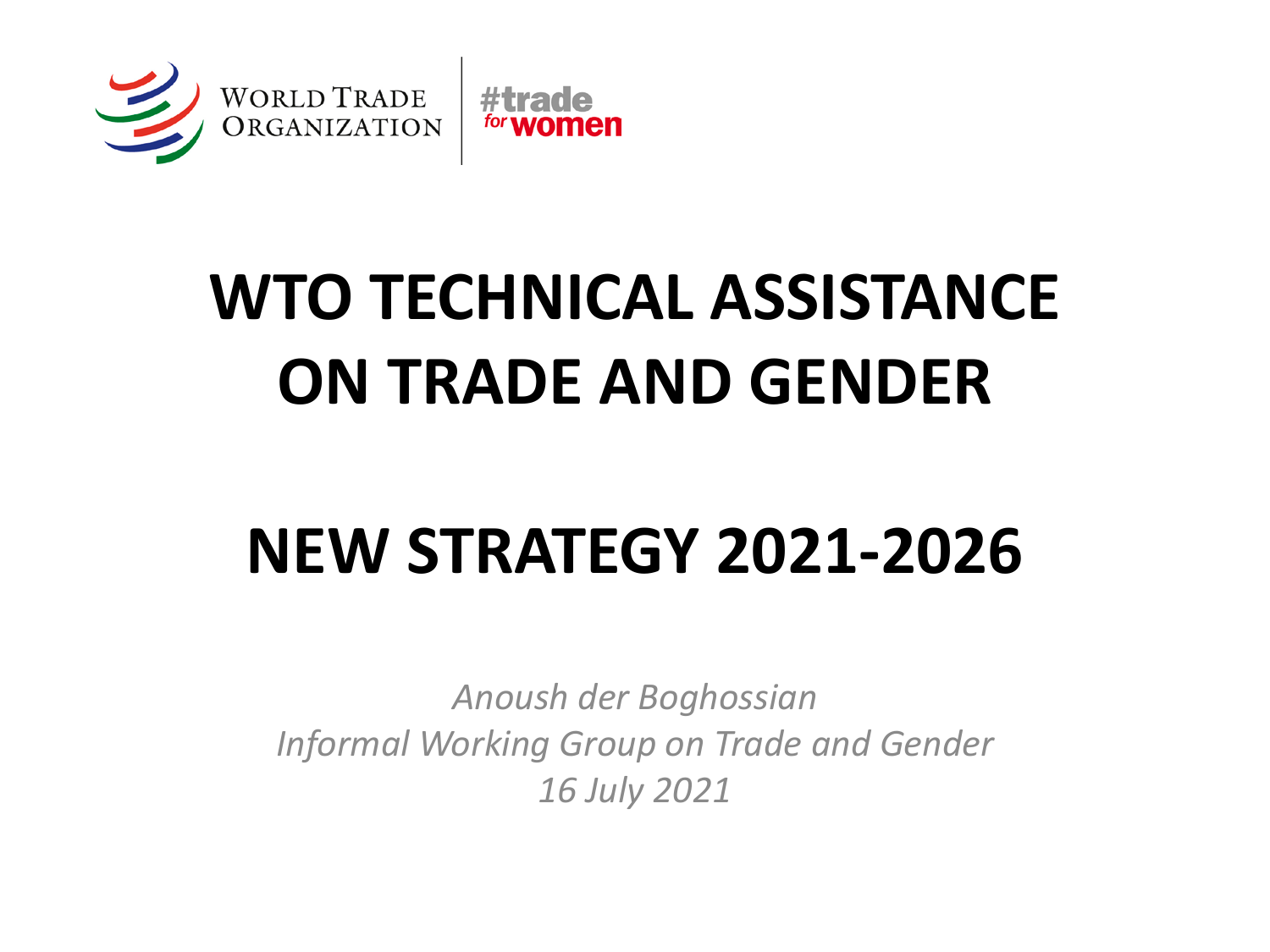

### **Context and background**

• WTO Technical Assistance is delivered various formats

- The training module in line with
	- WTO instruments, core functions, action plan and objectives.
	- Objectives of international instruments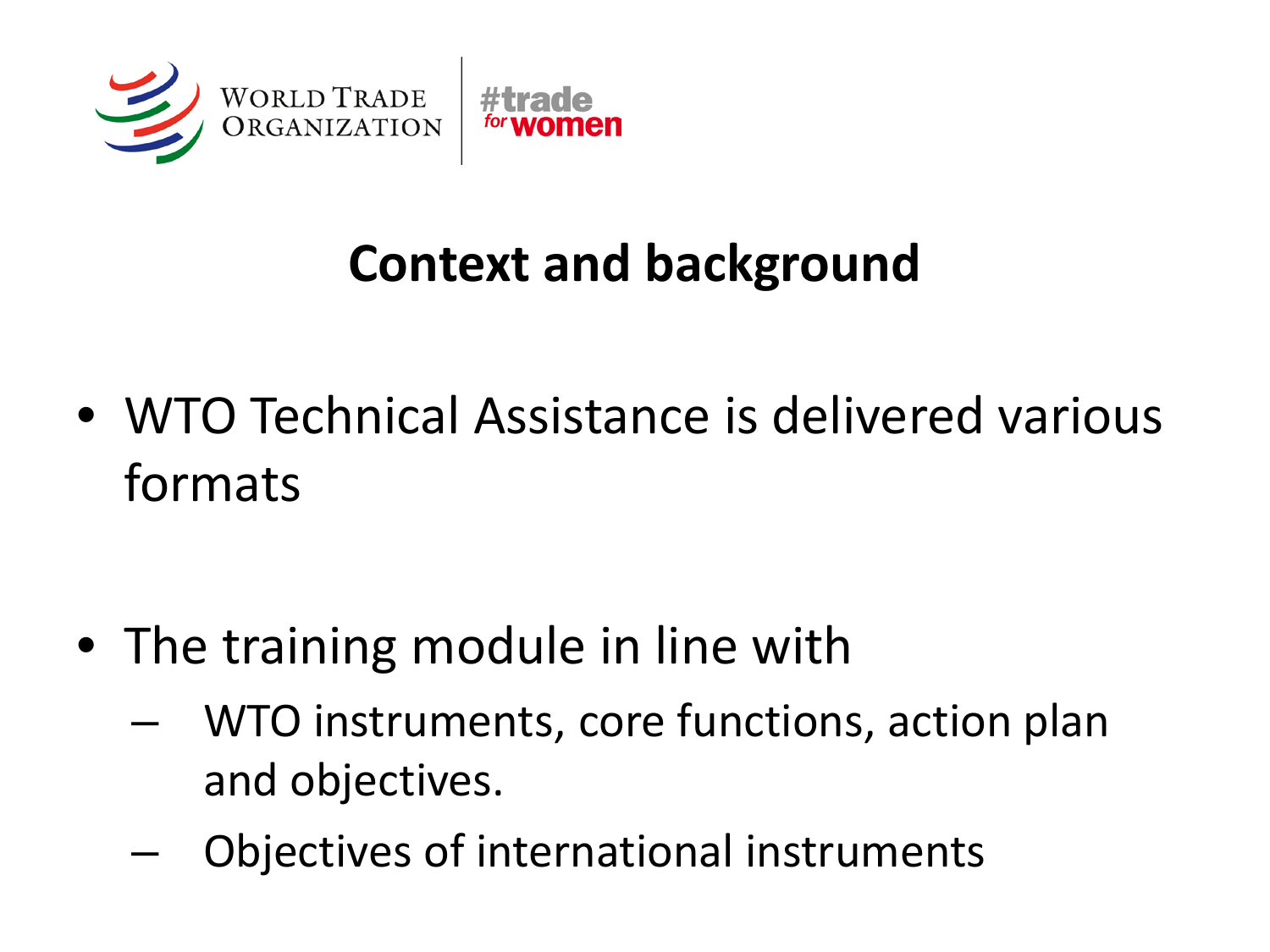

### **Integration in WTO TA since 2018 – Milestones**

- 2018: Development and piloting
- March 2019: Official launch of the module
- March-December 2019: 13 courses in and outside ITTC
- March-December 2020 : Online chats
	- May 2020: Webinar on applying gender lens to **WTO**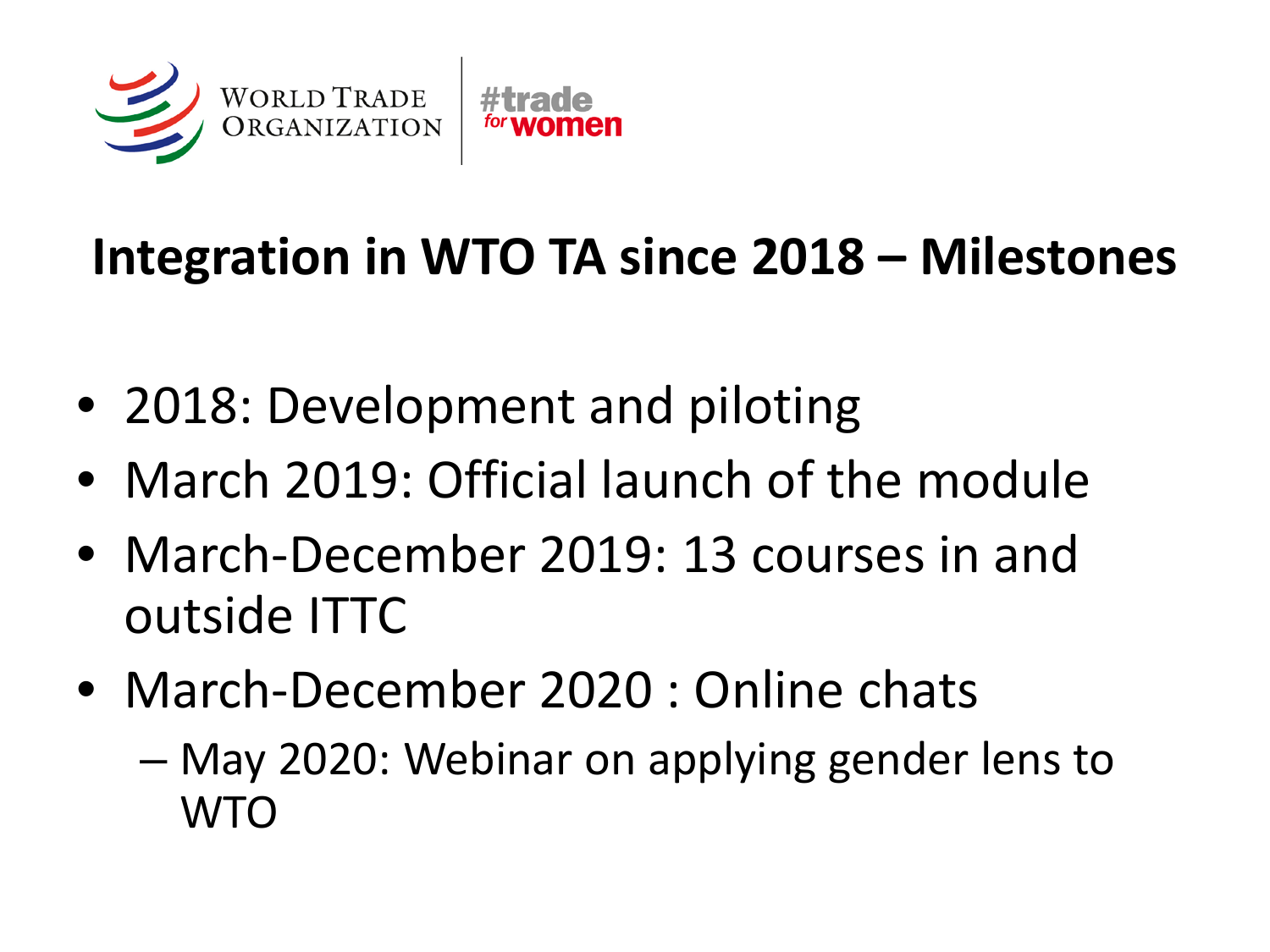

## **Assessment of how the training was integrated into ITTC's programmes since 2019**

• Gradual and partial integration in ITTC's programmes

• 3 systemic constraints: mandate, time, budget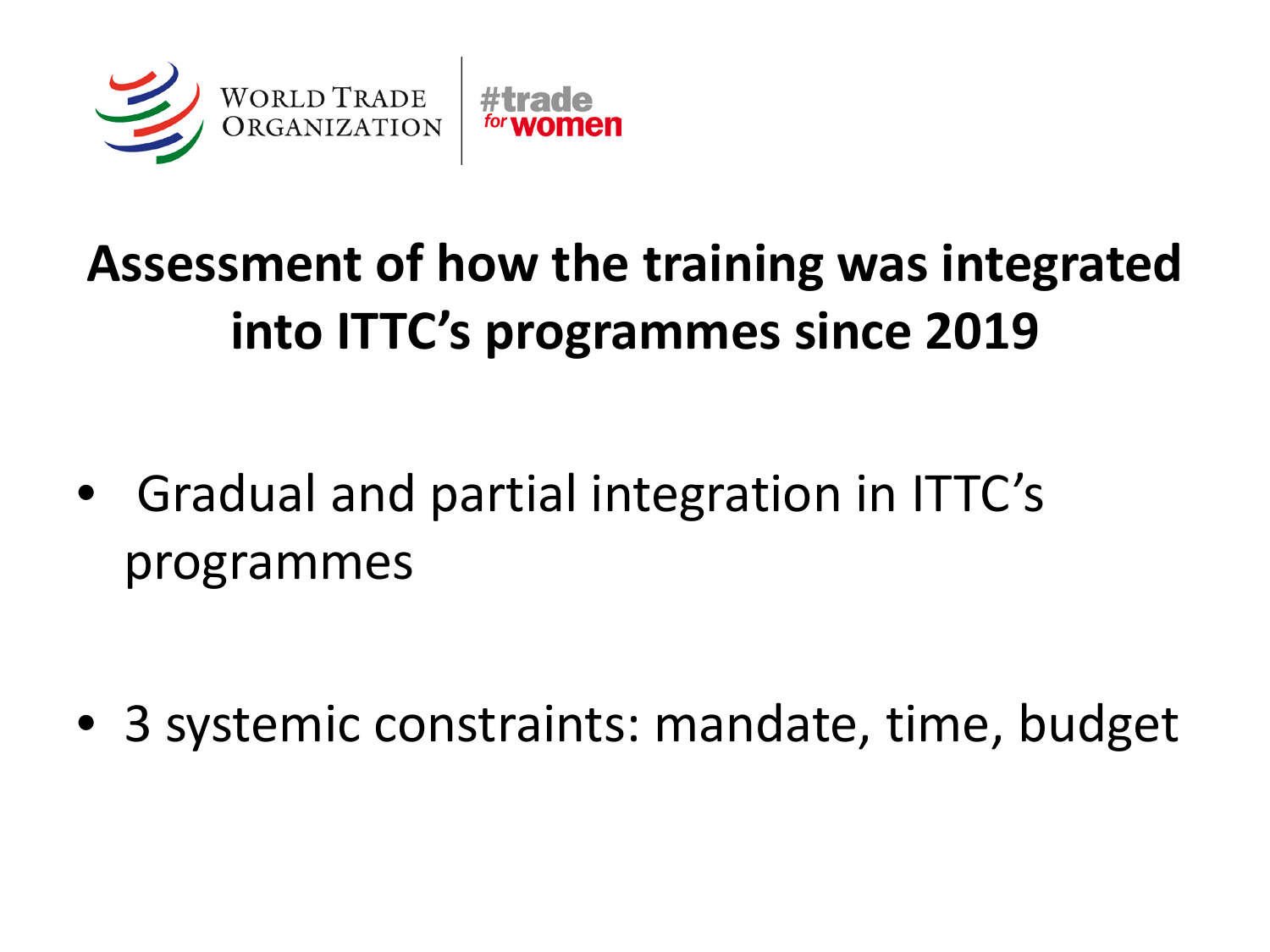

## **Overview of the new training: A versatile tool**

- 1. a supporting tool for WTO Members -> concrete solutions and new policy tools to integrate gender in trade policies + to implement trade rules with gender lens.
- 2. a data collection tool on governments' trade and gender initiatives, programmes and policies.
- 3. Help drive research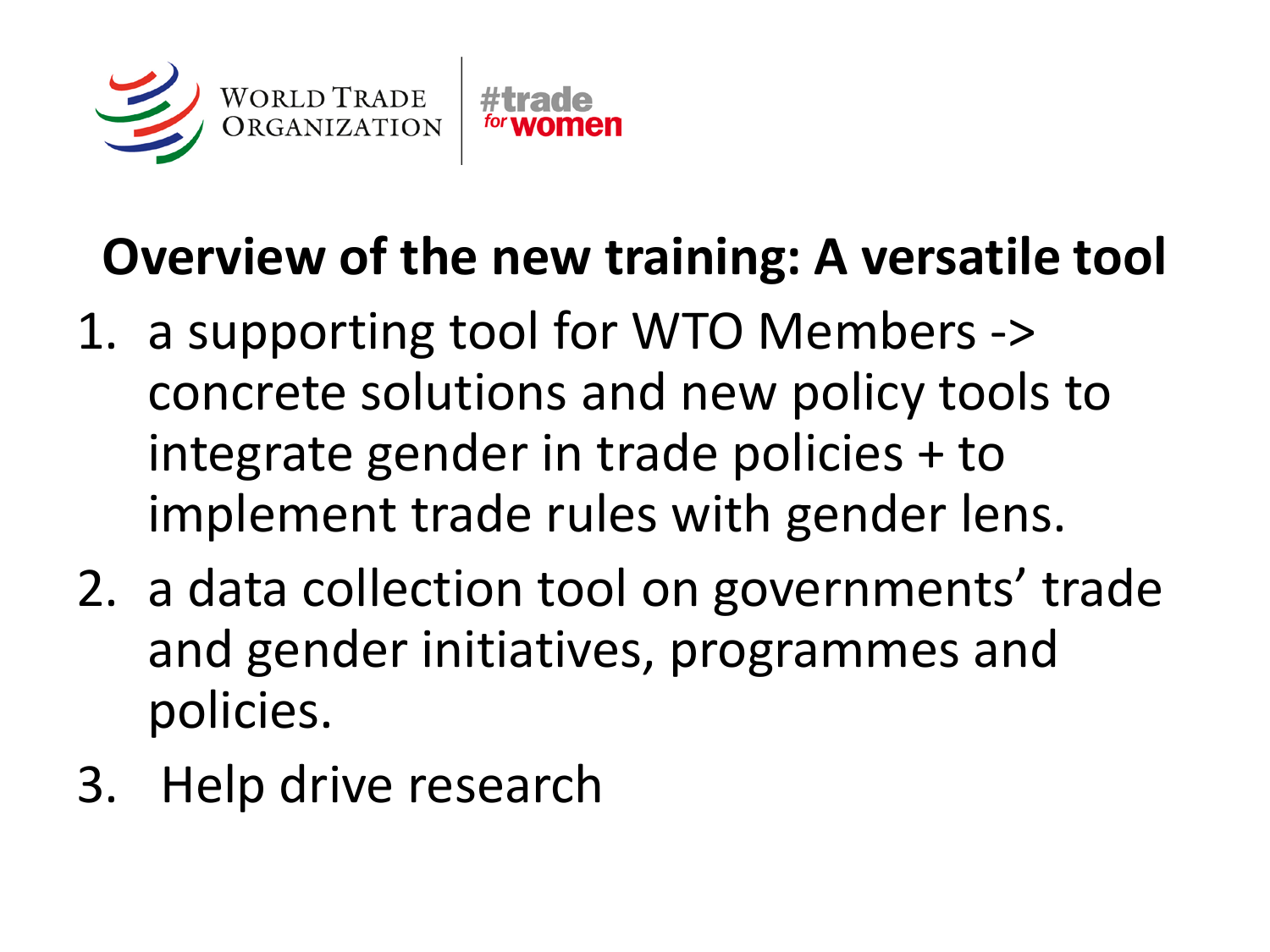

#### **Key concepts of the module**

- Contextualise the issue
- Gender concepts
- A new approach to WTO agreements and how to implement with gender lens.
- Concrete tools to integrate gender into their trade policies
- 8 sessions over 2 days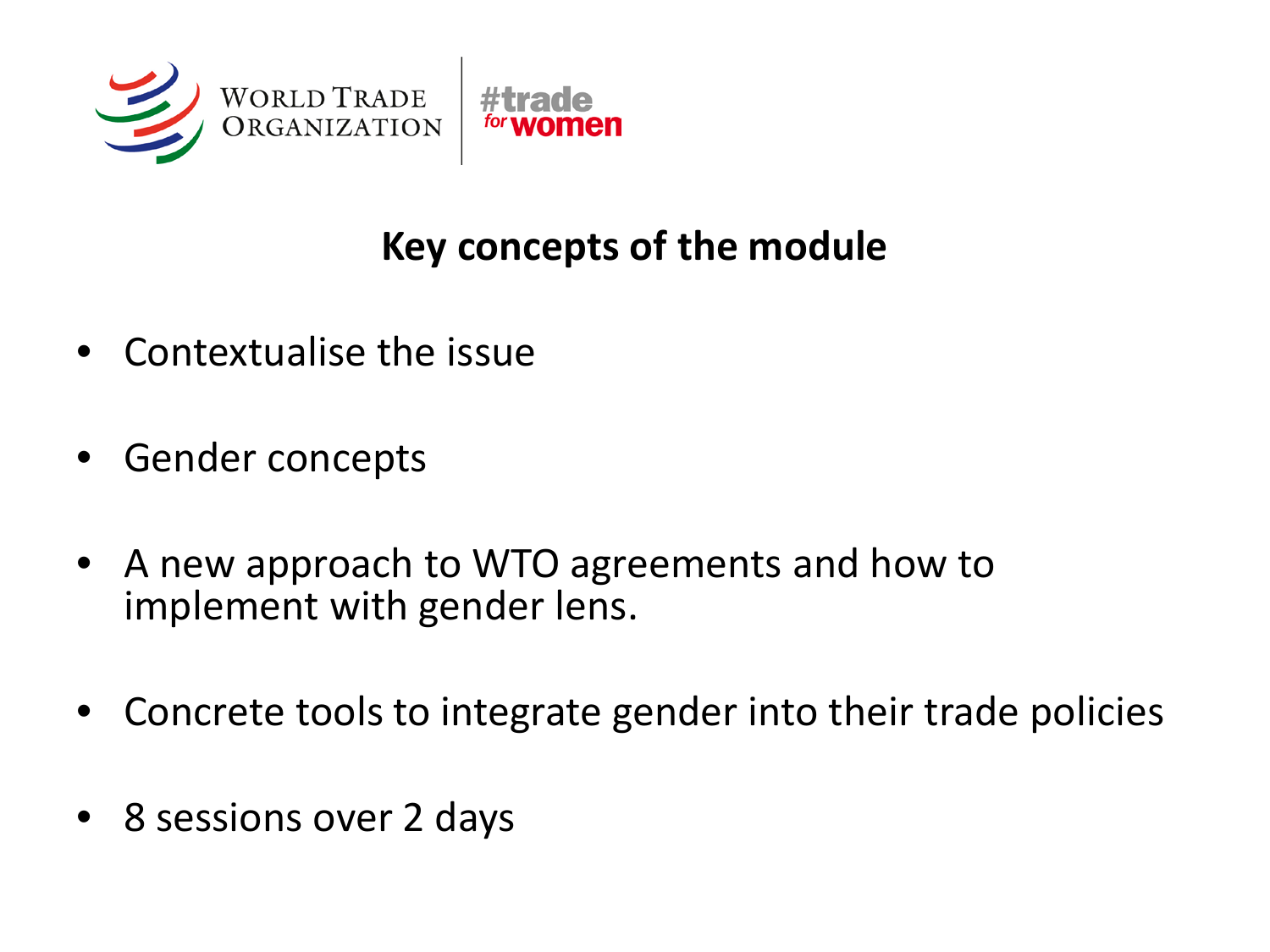

#### **Key concepts of the module**:

*After the course: following-up with trainees*

- Continued support: Regular follow-ups with trainees
- Sharing experience and work one year after the training, with other trainees -> creating a loop of knowledge beneficial to all.
- Networking, information sharing and links with the Informal Working Group on Trade and Gender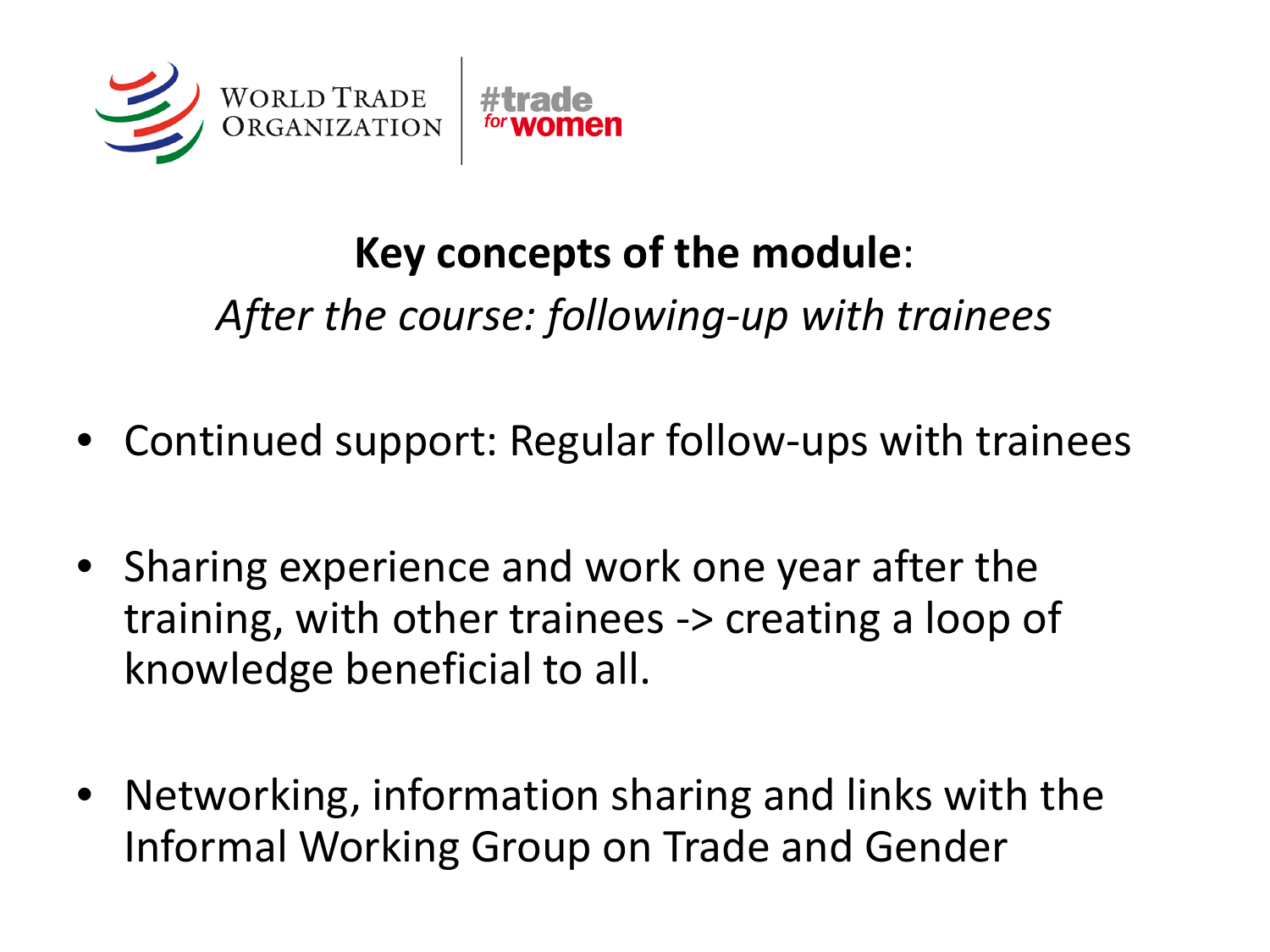

#### **New training programme delivered in 4 units**

- Unit 1: WTO Trade and gender regular course. – 4 per year
- Unit 2: Training for Geneva delegates.
	- 2 per year
- Unit 3: E-learning training
	- on-going and in line with Units 1 and 2 schedules
- Unit 4: National activities
	- Upon request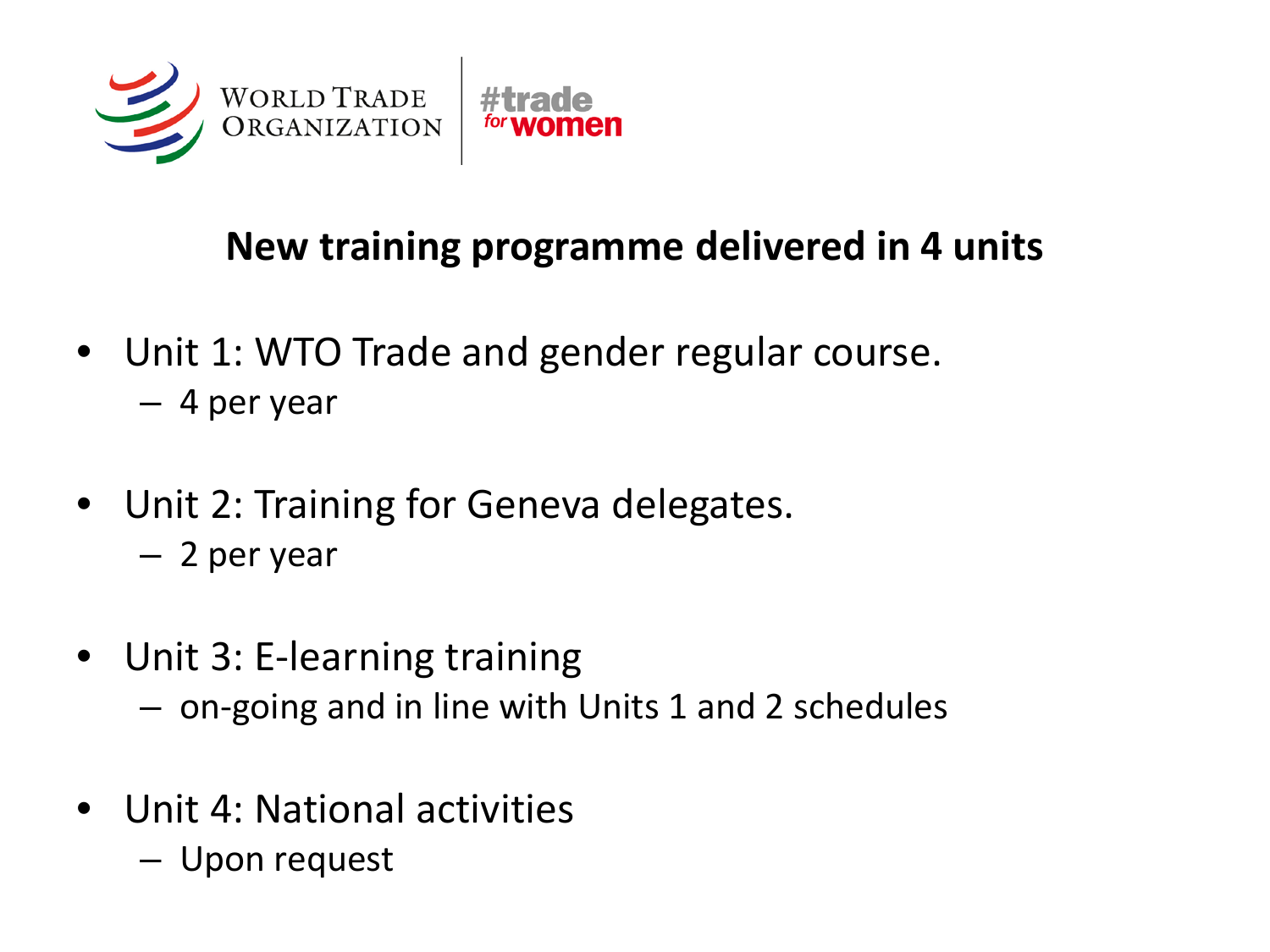

### **Implementation in 6 phases**

• From 2021 to December 2026

• Annual evaluations and midterm assessment in October 2024